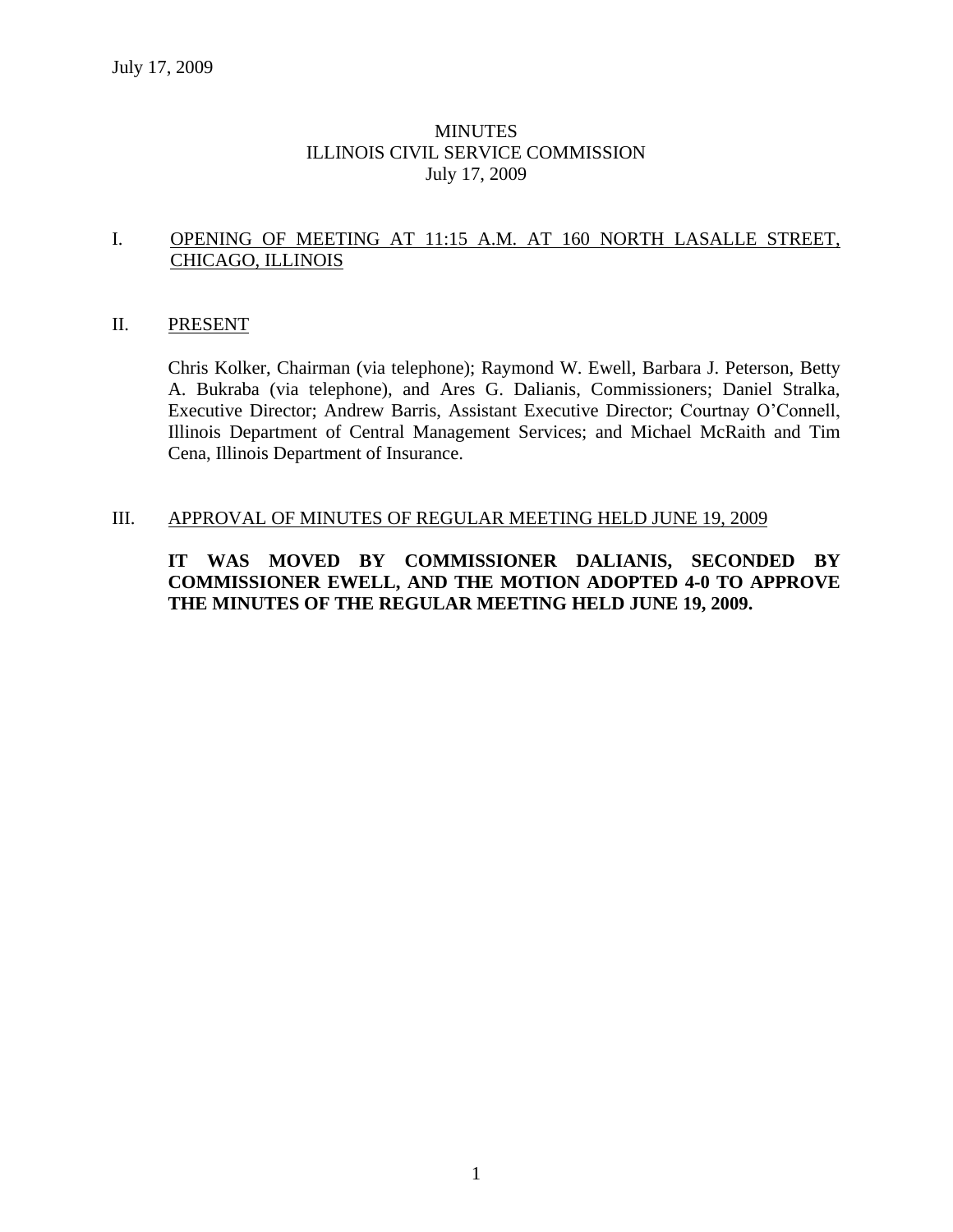#### IV. **EXEMPTIONS UNDER SECTION 4d(3) OF THE PERSONNEL CODE**

# A. Report on Exempt Positions

|                                       | Total            | Number of Exempt |
|---------------------------------------|------------------|------------------|
| <u>Agency</u>                         | <b>Employees</b> | Positions        |
|                                       |                  |                  |
|                                       |                  |                  |
|                                       |                  |                  |
|                                       |                  |                  |
|                                       |                  |                  |
| Central Management Services 1,492 119 |                  |                  |
| Children and Family Services 3,125 49 |                  |                  |
|                                       |                  |                  |
|                                       |                  |                  |
|                                       |                  |                  |
|                                       |                  |                  |
|                                       |                  |                  |
|                                       |                  |                  |
|                                       |                  |                  |
|                                       |                  |                  |
|                                       |                  |                  |
|                                       |                  |                  |
|                                       |                  |                  |
|                                       |                  |                  |
|                                       |                  |                  |
|                                       |                  |                  |
|                                       |                  |                  |
|                                       |                  |                  |
|                                       |                  |                  |
|                                       |                  |                  |
|                                       |                  |                  |
|                                       |                  |                  |
|                                       |                  |                  |
|                                       |                  |                  |
|                                       |                  |                  |
|                                       |                  |                  |
|                                       |                  |                  |
|                                       |                  |                  |
|                                       |                  |                  |
|                                       |                  |                  |
|                                       |                  |                  |
|                                       |                  |                  |
|                                       |                  |                  |
|                                       |                  |                  |
|                                       |                  |                  |
|                                       |                  |                  |
|                                       |                  |                  |
|                                       |                  |                  |
|                                       |                  |                  |
|                                       |                  |                  |
|                                       |                  |                  |
|                                       |                  |                  |
|                                       |                  |                  |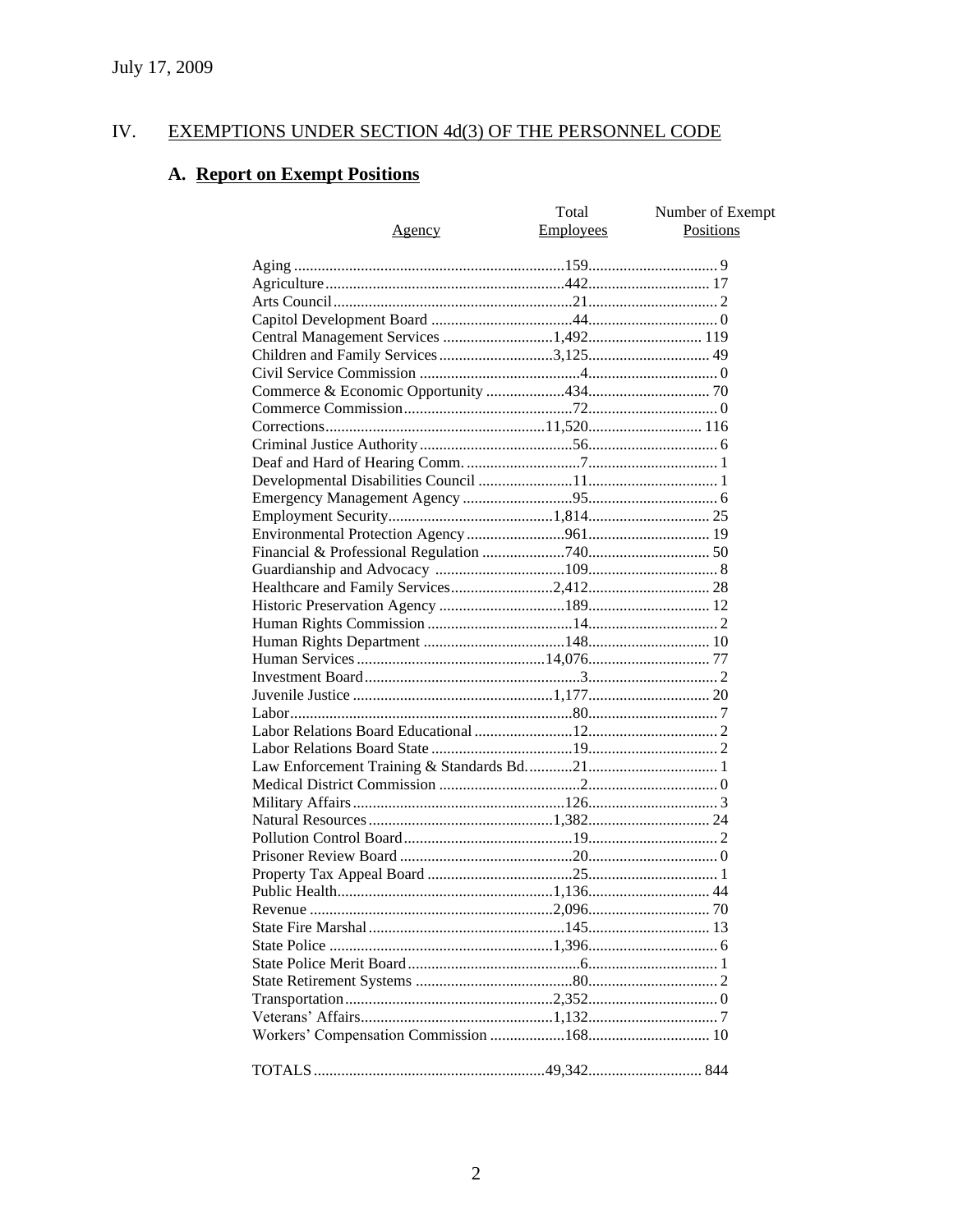#### **B. Governing Rule - Jurisdiction B Exemptions**

- a) Before a position shall qualify for exemption from Jurisdiction B under Section 4d(3) of the Personnel Code, the position shall be directly responsible to:
	- 1. The Governor, or
	- 2. A departmental director or assistant director appointed by the Governor, or
	- 3. A board or commission appointed by the Governor, or
	- 4. The head of an agency created by Executive Order, or the director or assistant director of an agency carrying out statutory powers, whose offices are created by the Governor subject to legislative veto under Article V, Section 11, of the Constitution of 1970, which agency head, director, or assistant director may themselves be subject to exemption under Section 4d(3), or
	- 5. In an agency having a statutory assistant director, a deputy director exercising full line authority under the director for all operating entities of the agency, provided the statutory role of assistant director is vacant or is assigned clearly distinct and separate duties from the deputy director and as a colleague to him, or
	- 6. A line position organizationally located between the director and/or assistant director and a subordinate statutorily exempt position(s), provided the position proposed for exemption has line authority over the statutory exempt position(s), or
	- 7. The elected head of an independent agency in the executive, legislative, or judicial branch of government.
- b) If a position meets the above criterion, it must, in addition, be responsible for one or more of the following before it shall be approved as exempt:
	- 1. Directs programs defined by statute and/or departmental, board, or commission policy or possess significant authority when acting in the capacity of a director of programs to bind the agency.
	- 2. Makes decisions in exercising principal responsibility for the determination or execution of policy which fix objectives or state the principles to control action toward operating objectives of one or more divisions, such decisions being subject to review or reversal only by the director, assistant director, board, or commission.
	- 3. Participates in the planning and programming of departmental, board, or commission activities, integrating the plans and projections of related divisions, and the scheduling of projected work programs of those agencies.

\* \* \*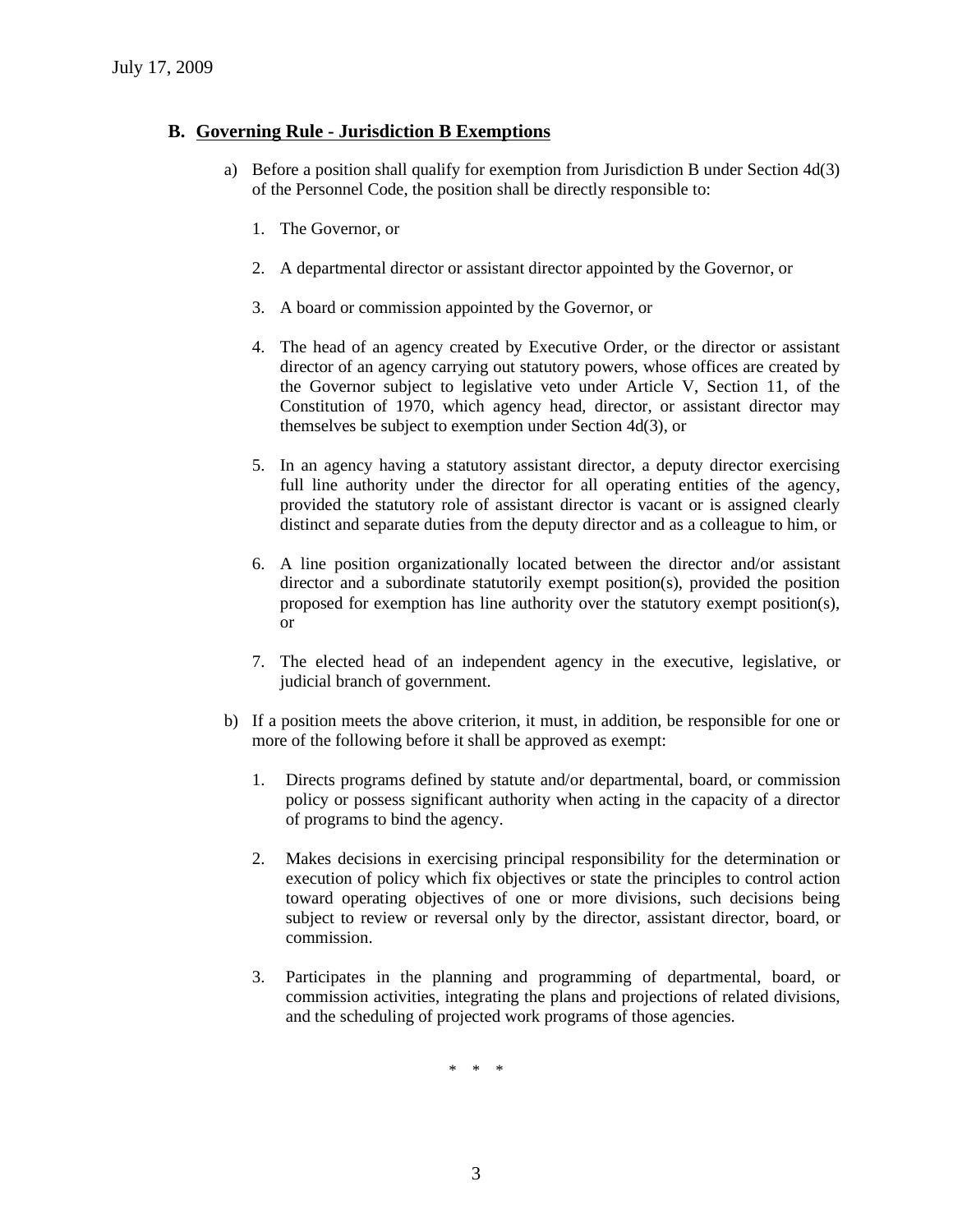# **C. Request for 4d(3) Exemption Rescission**

• Regarding Item C, Executive Director Daniel Stralka reported that the position up for rescission was agreed to by the agency at the June 19, 2009 meeting when it received approval for a Legislative Director position.

# **IT WAS MOVED BY COMMISSIONER DALIANIS, SECONDED BY COMMISSIONER PETERSON, AND THE MOTION ADOPTED 5-0 TO RESCIND THE 4D(3) EXEMPTION FOR THE FOLLOWING POSITION:**

| Agenda Item | Agency    | <b>Position Number</b> | <b>Functional Title</b> |
|-------------|-----------|------------------------|-------------------------|
|             | Insurance | 37015-14-02-100-00-01  | Legislative Liaison     |

This position was transferred from the Illinois Department of Financial and Professional Regulation to the Illinois Department of Insurance as of July 1, 2009. In addition, its position number was changed from 37015-13-04-300-00-01 to 37015-14- 02-100-00-01 at that time.

# V. CLASS SPECIFICATIONS

# **None submitted**

**IT WAS MOVED BY COMMISSIONER DALIANIS, SECONDED BY COMMISSIONER EWELL, AND THE MOTION ADOPTED 5-0 TO DISAPPROVE ANY CLASS SPECIFICATIONS RECEIVED BY THE COMMISSION NOT CONTAINED IN THIS REPORT TO ALLOW ADEQUATE STUDY.** 

# VI. MOTION TO GO INTO EXECUTIVE SESSION

**IT WAS MOVED BY COMMISSIONER DALIANIS, SECONDED BY COMMISSIONER EWELL, AND BY ROLL CALL VOTE THE MOTION ADOPTED 5-0 TO HOLD AN EXECUTIVE SESSION PURSUANT TO SUBSECTIONS 2(c)(1), 2(c)(4), AND 2(c)(11) OF THE OPEN MEETINGS ACT.** 

| <b>KOLKER</b>   | YES.       | <b>EWELL</b>    | <b>YES</b> |
|-----------------|------------|-----------------|------------|
| <b>PETERSON</b> | YES.       | <b>DALIANIS</b> | YES        |
| <b>BUKRABA</b>  | <b>YES</b> |                 |            |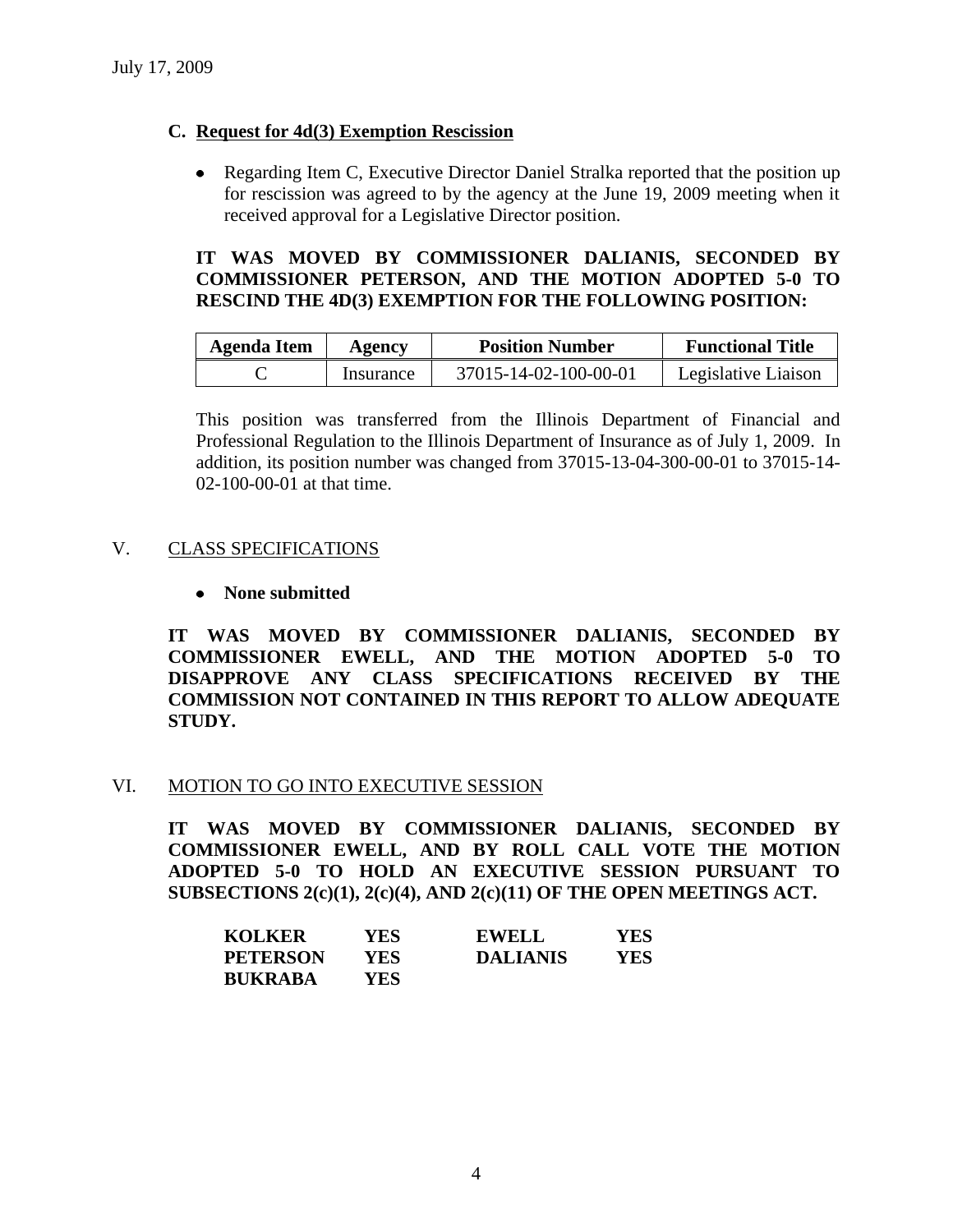# VII. RECONVENE MEETING

Upon due and proper notice the regular meeting of the Illinois Civil Service Commission was reconvened at 160 North LaSalle Street, Suite S-901, Chicago, Illinois at 11:31 a.m.

#### PRESENT

Chris Kolker, Chairman (via telephone); Raymond W. Ewell, Barbara J. Peterson, Betty A. Bukraba (via telephone) and Ares G. Dalianis, Commissioners; Daniel Stralka, Executive Director; and Andrew Barris, Assistant Executive Director.

# VIII. NON-MERIT APPOINTMENT REPORT

The Personnel Code permits non-merit appointments for a limited period of time, i.e. emergency appointments shall not exceed 60 days and shall not be renewed, and positions shall not be filled on a temporary or provisional basis for more than six months out of any twelve-month period. Consecutive non-merit appointments are not violative of the Code, however, they do present a possible evasion of merit principles and should be monitored. Set forth below is the number of consecutive non-merit appointments made by each department. These statistics are from the Department of Central Management Services' Consecutive Non-Merit Report.

| Agency                                   | 5/31/09           | 6/30/09        | 6/30/08           |
|------------------------------------------|-------------------|----------------|-------------------|
| Aging                                    |                   | 0              | ( )               |
| Agriculture                              | 0                 |                |                   |
| <b>Arts Council</b>                      |                   | 0              | 0                 |
| <b>Central Management Services</b>       |                   | 2              | 6                 |
| <b>Children and Family Services</b>      | 12                | 12             | 12                |
| <b>Criminal Justice Authority</b>        |                   |                | $\mathbf{\Omega}$ |
| <b>Employment Security</b>               | 4                 | 6              | $\overline{2}$    |
| <b>Healthcare and Family Services</b>    | 16                | 16             | 16                |
| <b>Historic Preservation</b>             | 0                 | 0              | $\overline{2}$    |
| <b>Human Services</b>                    |                   |                | $\overline{4}$    |
| Law Enforcement Training Standards Board |                   |                | 0                 |
| <b>Natural Resources</b>                 | $\mathbf{\Omega}$ | 15             | 25                |
| Property Tax Appeal Board                |                   | $\mathfrak{D}$ |                   |
| Revenue                                  | 0                 |                | 0                 |
| <b>State Police</b>                      | 0                 | 0              |                   |
| Transportation                           | 3                 | 3              | 6                 |
| Veteran's Affairs                        |                   |                | 3                 |
| Workers' Compensation Commission         |                   |                |                   |
| Totals                                   | 43                | 63             | 80                |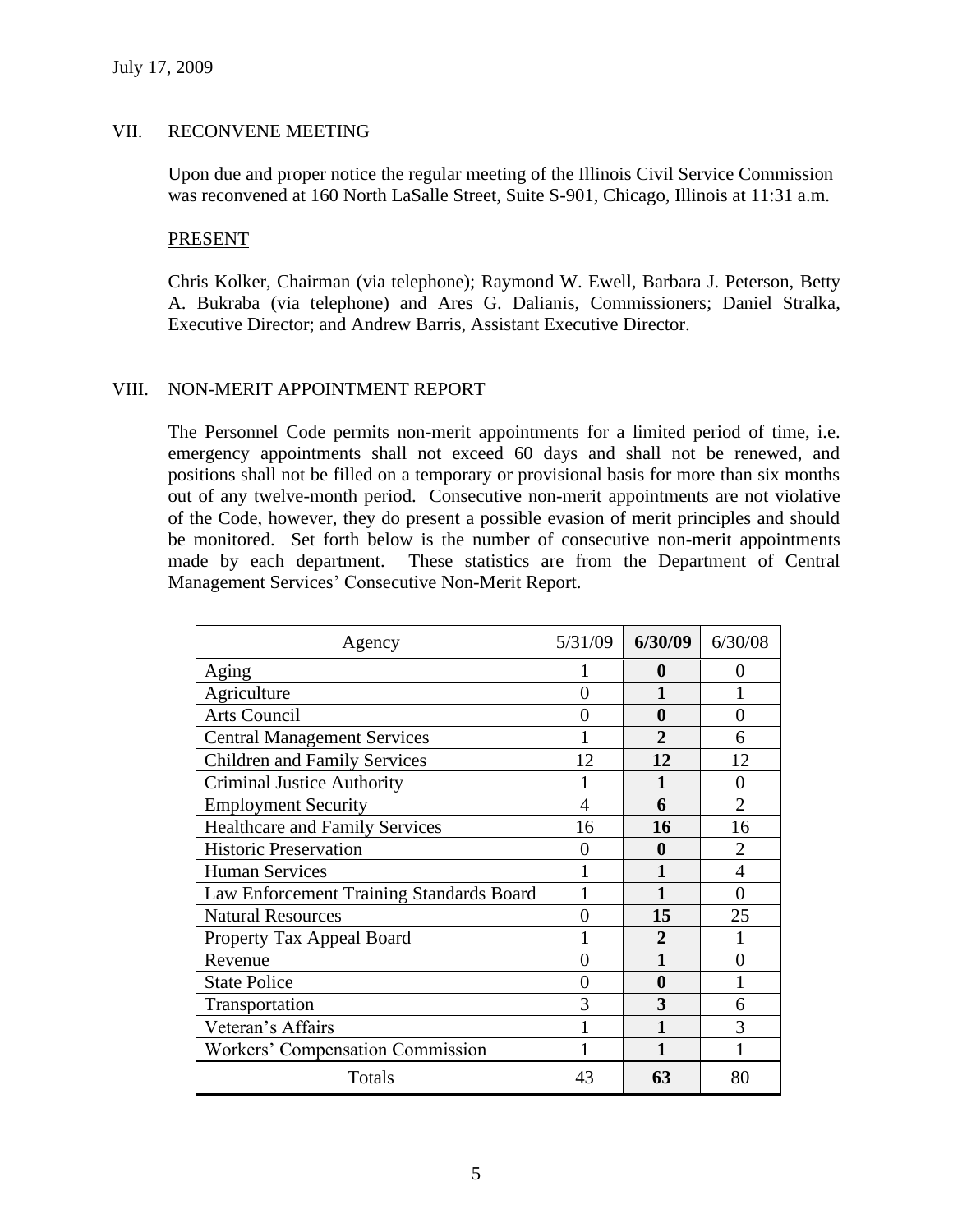# IX. INTERLOCUTORY APPEAL

# **DISCHARGE**

#### **DA-22-09**

| Employee | Maria E. Madera       | <b>Appeal Date</b>   | 7/30/08                            |
|----------|-----------------------|----------------------|------------------------------------|
| Agency   | <b>DHS</b>            | <b>Decision Date</b> | 7/02/09                            |
| Type     | Discharge             | ALJ                  | <b>Andrew Barris</b>               |
| Issue    | Motion to Dismiss for | Recommended          | Grant Motion to Dismiss; no        |
|          | no jurisdiction       | Decision             | jurisdiction (not filed within 15) |
|          |                       |                      | days of receipt of charges).       |

**IT WAS MOVED BY COMMISSIONER EWELL, SECONDED BY COMMISSIONER DALIANIS, AND BY ROLL CALL VOTE OF 5-0, THE MOTION ADOPTED THAT THE ADMINISTRATIVE LAW JUDGE FOUND A QUESTION OF LAW, FACT, OR POLICY WHICH IF RESOLVED BY THE COMMISSION WOULD MATERIALLY ADVANCE THE RESOLUTION OF THE DISPUTE. THE COMMISSION FURTHER FINDS THAT MADERA DID NOT FILE HER APPEAL WITH THE COMMISSION WITHIN 15 DAYS OF SERVICE OF THE CHARGES AND THE CIVIL SERVICE COMMISSION IS WITHOUT JURISDICTION TO HEAR HER DISCHARGE APPEAL. IN ACCORDANCE THEREWITH, THE DECISION OF THE ADMINISTRATIVE LAW JUDGE TO GRANT THE MOTION TO DISMISS IS AFFIRMED AND ADOPTED.**

| <b>KOLKER</b>   | YES. | <b>EWELL</b>    | YES. |
|-----------------|------|-----------------|------|
| <b>PETERSON</b> | YES  | <b>DALIANIS</b> | YES  |
| <b>BUKRABA</b>  | YES. |                 |      |

#### X. PUBLICLY ANNOUNCED DECISION RESULTING FROM APPEAL

#### **DISCHARGE**

**DA-2-09**

| Employee  | Charles E. Yelm, Jr. | <b>Appeal Date</b>      | 7/11/08                                                |
|-----------|----------------------|-------------------------|--------------------------------------------------------|
| Agency    | DOC <sub>1</sub>     | <b>Decision Date</b>    | 7/02/09                                                |
| Type      | Discharge            | <b>ALJ</b>              | <b>Andrew Barris</b>                                   |
| Change(s) | Conduct unbecoming   | Recommended<br>Decision | Charges are partially proven and<br>warrant discharge. |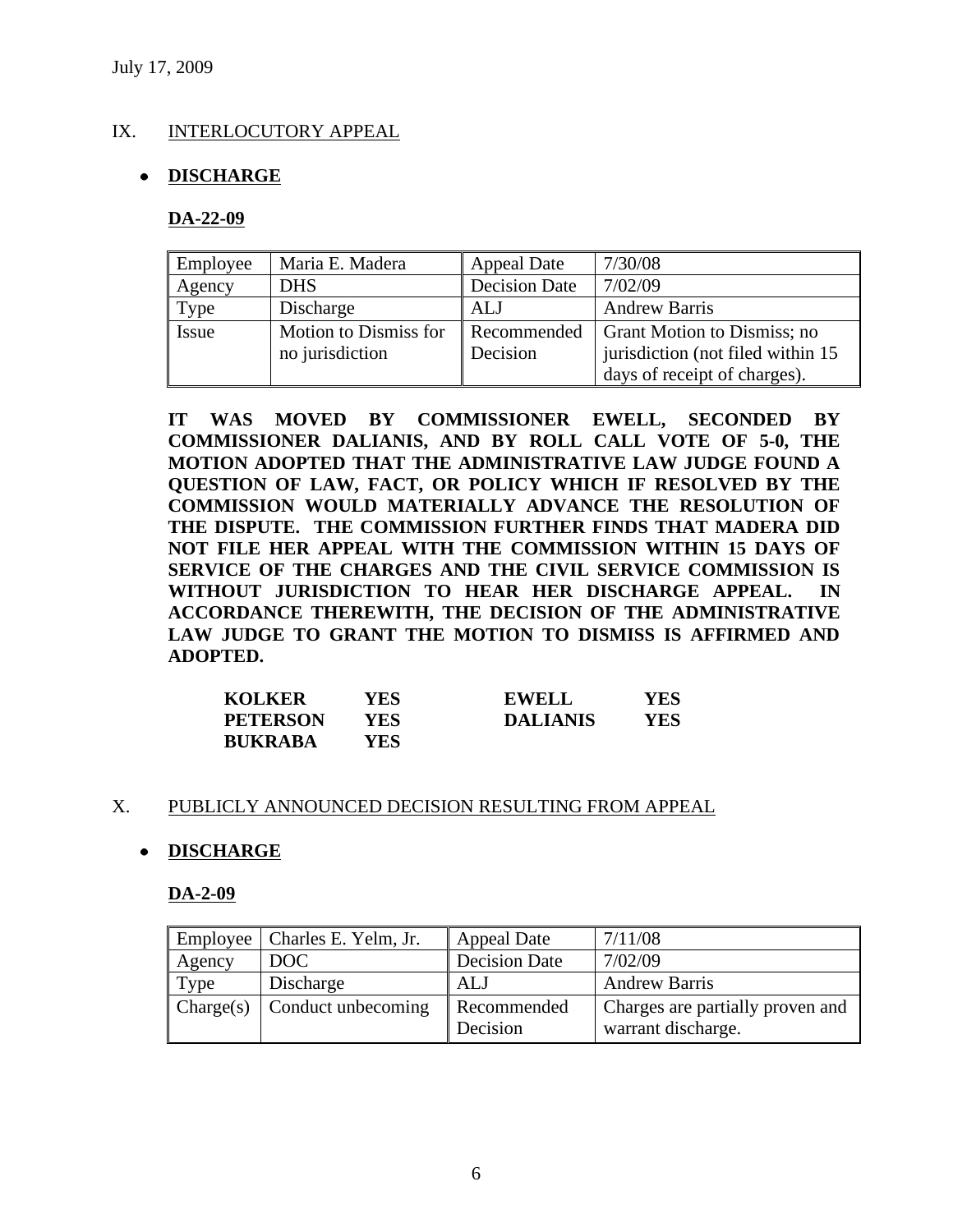**IT WAS MOVED BY COMMISSIONER PETERSON, SECONDED BY COMMISSIONER DALIANIS, AND BY ROLL CALL VOTE OF 5-0, THE MOTION ADOPTED TO AFFIRM AND ADOPT THE ADMINISTRATIVE LAW JUDGE'S RECOMMENDED DECISION THAT THE WRITTEN CHARGES FOR DISCHARGE ARE PARTIALLY PROVEN AND DO WARRANT DISCHARGE FOR THE REASONS SET FORTH IN THE RECOMMENDED DECISION DATED JULY 2, 2009.**

| <b>KOLKER</b>   | YES. | <b>EWELL</b>    | YES |
|-----------------|------|-----------------|-----|
| <b>PETERSON</b> | YES. | <b>DALIANIS</b> | YES |
| <b>BUKRABA</b>  | YES- |                 |     |

#### **SUSPENSION**

**S-49-08**

| Employee  | Richard D. McNichols                   | <b>Appeal Date</b>   | 5/27/08            |
|-----------|----------------------------------------|----------------------|--------------------|
| Agency    | <b>DNR</b>                             | <b>Decision Date</b> | 7/02/09            |
| Type      | Suspension                             | ALJ                  | Daniel Stralka     |
| Change(s) | Worked overtime without prior          | Recommended          | Charges are proven |
|           | authorization, failure to care for and | Decision             | and warrant 30-day |
|           | maintain equipment, failure to submit  |                      | suspension.        |
|           | reports, and unauthorized absences     |                      |                    |

**IT WAS MOVED BY COMMISSIONER DALIANIS, SECONDED BY COMMISSIONER EWELL, AND BY ROLL CALL VOTE OF 5-0, THE MOTION ADOPTED TO AFFIRM AND ADOPT THE ADMINISTRATIVE LAW JUDGE'S RECOMMENDED DECISION THAT THE WRITTEN CHARGES FOR A 30- DAY SUSPENSION (TOTALING MORE THAN 30 DAYS IN A 12-MONTH PERIOD) HAVE BEEN PROVEN AND DO WARRANT SAID SUSPENSION FOR THE REASONS SET FORTH IN THE RECOMMENDED DECISION.**

| <b>KOLKER</b>   | YES  | <b>EWELL</b>    | YES |
|-----------------|------|-----------------|-----|
| <b>PETERSON</b> | YES  | <b>DALIANIS</b> | YES |
| <b>BUKRABA</b>  | YES. |                 |     |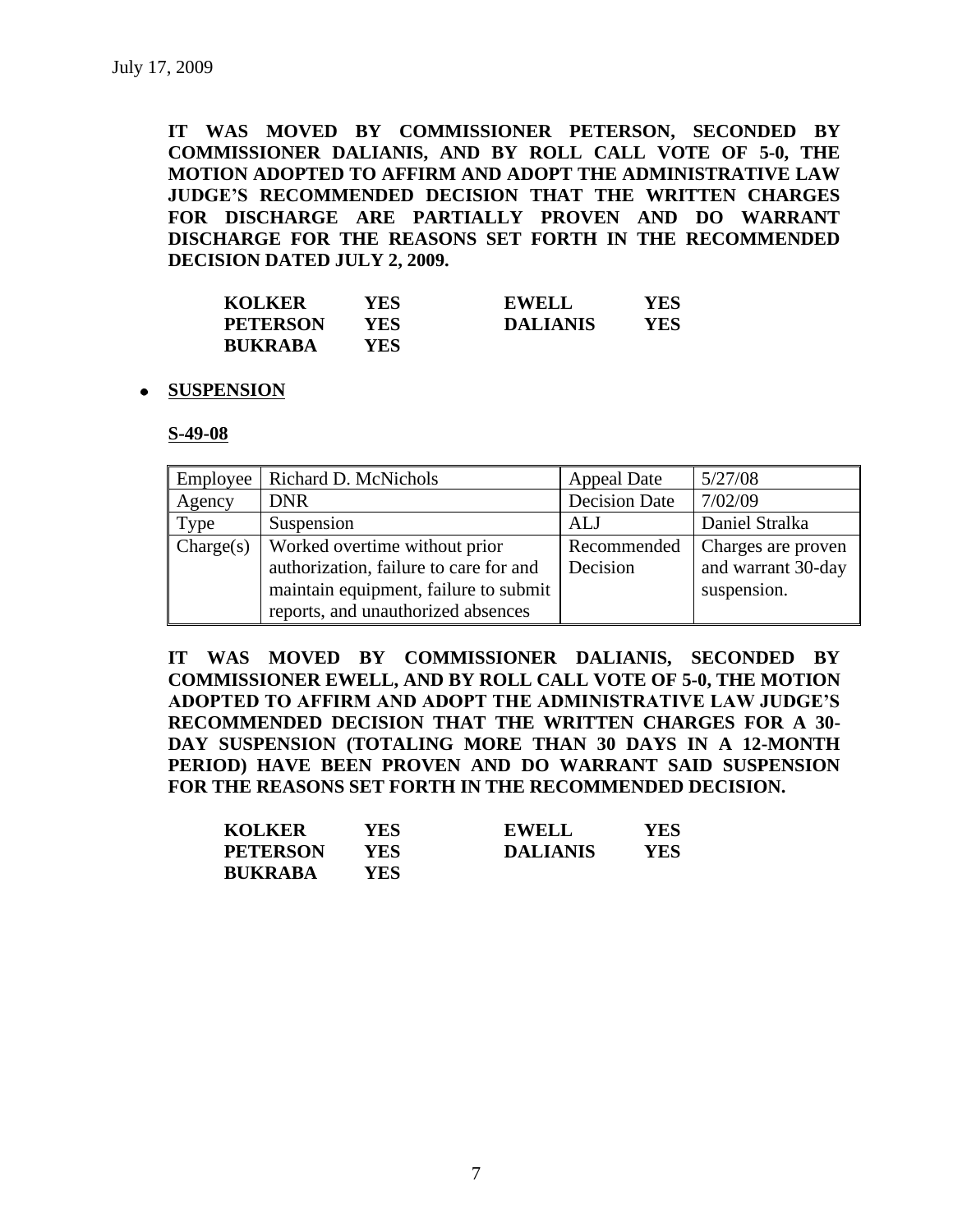# XI. APPEALS DISPOSED OF WITHOUT DECISION ON THE MERITS

#### **DA-41-09**

| Employee  | Reginald Hardaway            | <b>Appeal Date</b>   | 5/29/09              |
|-----------|------------------------------|----------------------|----------------------|
| Agency    | DOC                          | <b>Decision Date</b> | 6/23/09              |
| Type      | Discharge                    | <b>ALJ</b>           | Daniel Stralka       |
| Change(s) | Failure to submit reports    | Recommended          | Dismissed subject to |
|           | within required time limits; | Decision             | Commission approval; |
|           | conduct unbecoming           |                      | withdrawn.           |

# **DA-42-09**

| Employee  | Edrena Scott       | <b>Appeal Date</b>   | 6/01/09                      |
|-----------|--------------------|----------------------|------------------------------|
| Agency    | <b>DHS</b>         | <b>Decision Date</b> | 6/24/09                      |
| Type      | Discharge          | ALJ                  | Daniel Stralka               |
| Change(s) | Conduct unbecoming | Recommended          | Dismissed subject to         |
|           |                    | Decision             | Commission approval; default |
|           |                    |                      | (no show at hearing).        |

# **GT-44-09**

| Employee   | <b>William Disselhorst</b>   | <b>Appeal Date</b> | 6/12/09                         |
|------------|------------------------------|--------------------|---------------------------------|
| Agency     | <b>FPR</b>                   | Decision Date      | 7/06/09                         |
| Type       | <b>Geographical Transfer</b> | I ALJ              | Daniel Stralka                  |
| Allegation | Transferred from             | Recommended        | Dismissed subject to Commission |
|            | <b>JRTC</b> to Des Plaines   | Decision           | approval; withdrawn.            |

#### **GT-46-09**

| Employee   | Ronald P. Martin                               | Appeal Date          | 6/17/09                                                               |
|------------|------------------------------------------------|----------------------|-----------------------------------------------------------------------|
| Agency     | <b>FPR</b>                                     | <b>Decision Date</b> | 7/06/09                                                               |
| Type       | Geographical Transfer                          | l ALJ                | Daniel Stralka                                                        |
| Allegation | Transferred from<br><b>JRTC</b> to Des Plaines | Decision             | Recommended   Dismissed subject to Commission<br>approval; withdrawn. |

**IT WAS MOVED BY COMMISSIONER EWELL, SECONDED BY COMMISSIONER DALIANIS, AND BY ROLL CALL VOTE OF 5-0, THE MOTION ADOPTED TO AFFIRM AND ADOPT THE ADMINISTRATIVE LAW JUDGE'S RECOMMENDED DECISIONS TO DISMISS THE APPEALS OF REGINALD HARDAWAY, EDRENA SCOTT, WILLIAM DISSELHORST, AND RONALD P. MARTIN.**